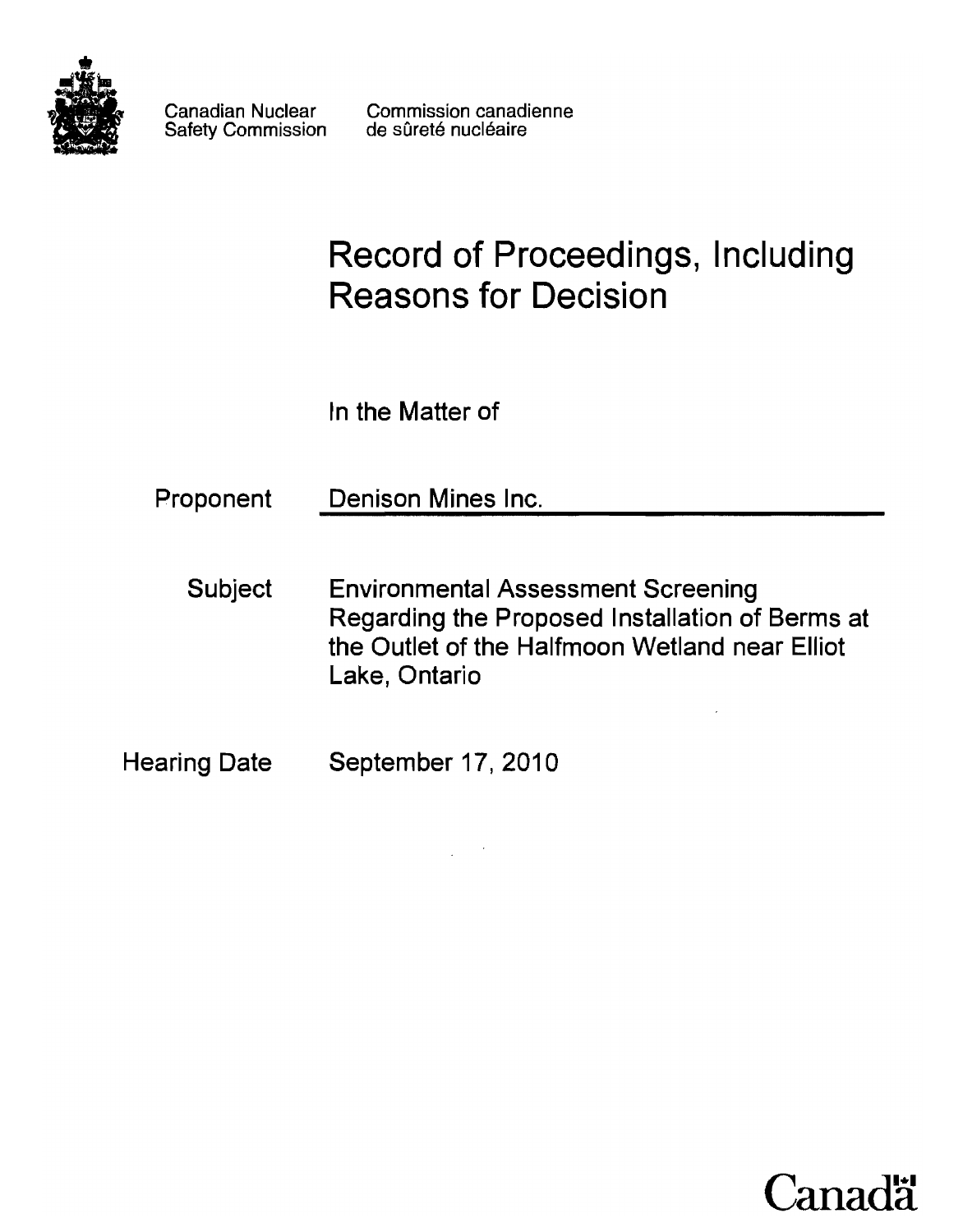## **RECORD OF PROCEEDINGS**

| Proponent:                  | Denison Mines Inc.                                                                                                                                    |
|-----------------------------|-------------------------------------------------------------------------------------------------------------------------------------------------------|
| Address/Location:           | 8 Kilborn Way, Elliot Lake, Ontario P5A 2T1                                                                                                           |
| Purpose:                    | Environmental Assessment Screening regarding the proposed<br>installation of berms at the outlet of the Halfmoon Wetland near<br>Elliot Lake, Ontario |
| Application received:       | December 30, 2005                                                                                                                                     |
| Date of hearing:            | September 17, 2010                                                                                                                                    |
| Location:                   | Canadian Nuclear Safety Commission (CNSC) Headquarters, 280<br>Slater St., Ottawa, Ontario                                                            |
| Members present:            | M. Binder, Chair                                                                                                                                      |
| Secretary:                  | K. McGee                                                                                                                                              |
| <b>Recording Secretary:</b> | M. Young                                                                                                                                              |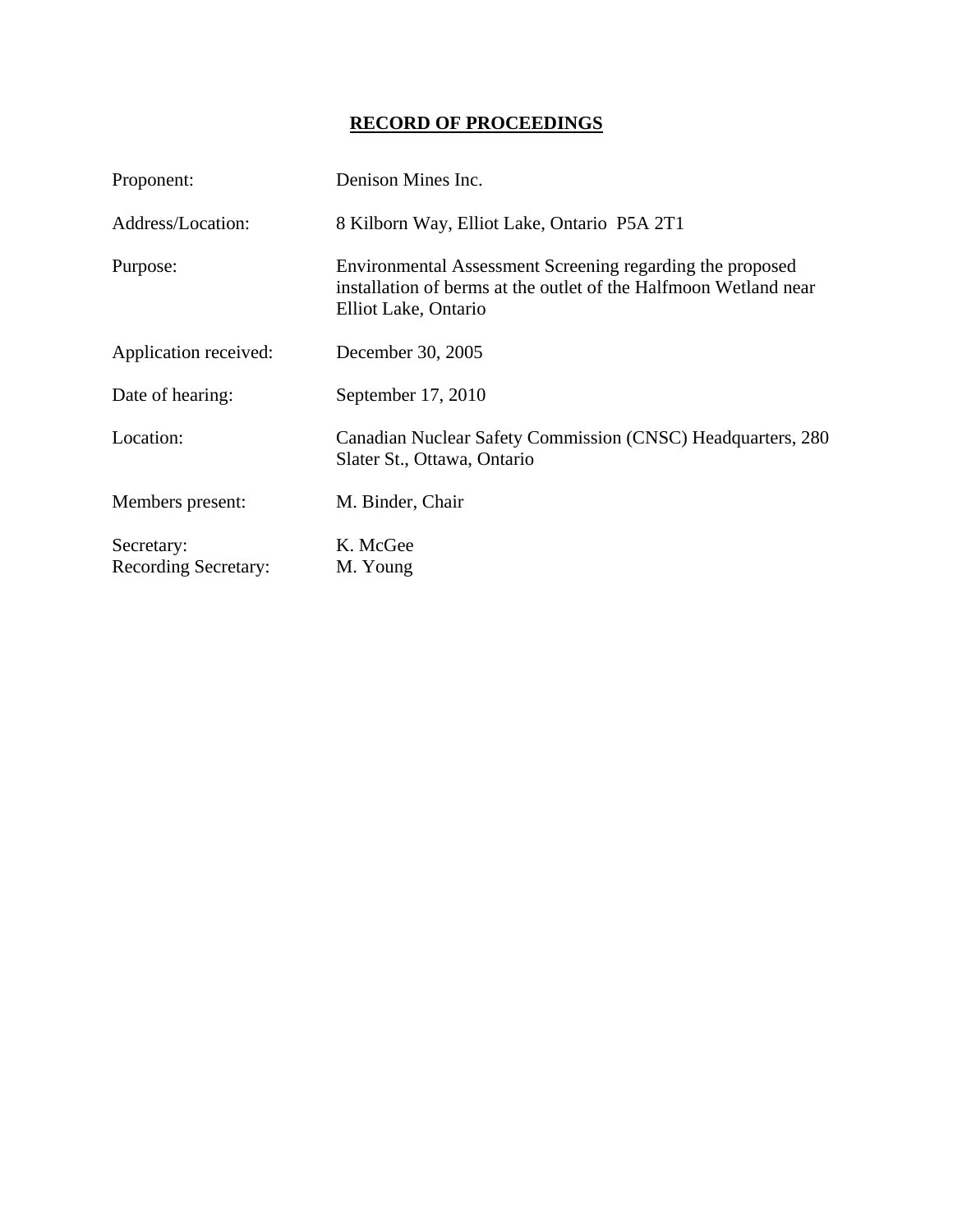## **Table of Contents**

| Conclusions on the Likelihood and Significance of Adverse Environmental Effects  6 |  |
|------------------------------------------------------------------------------------|--|
|                                                                                    |  |
|                                                                                    |  |
|                                                                                    |  |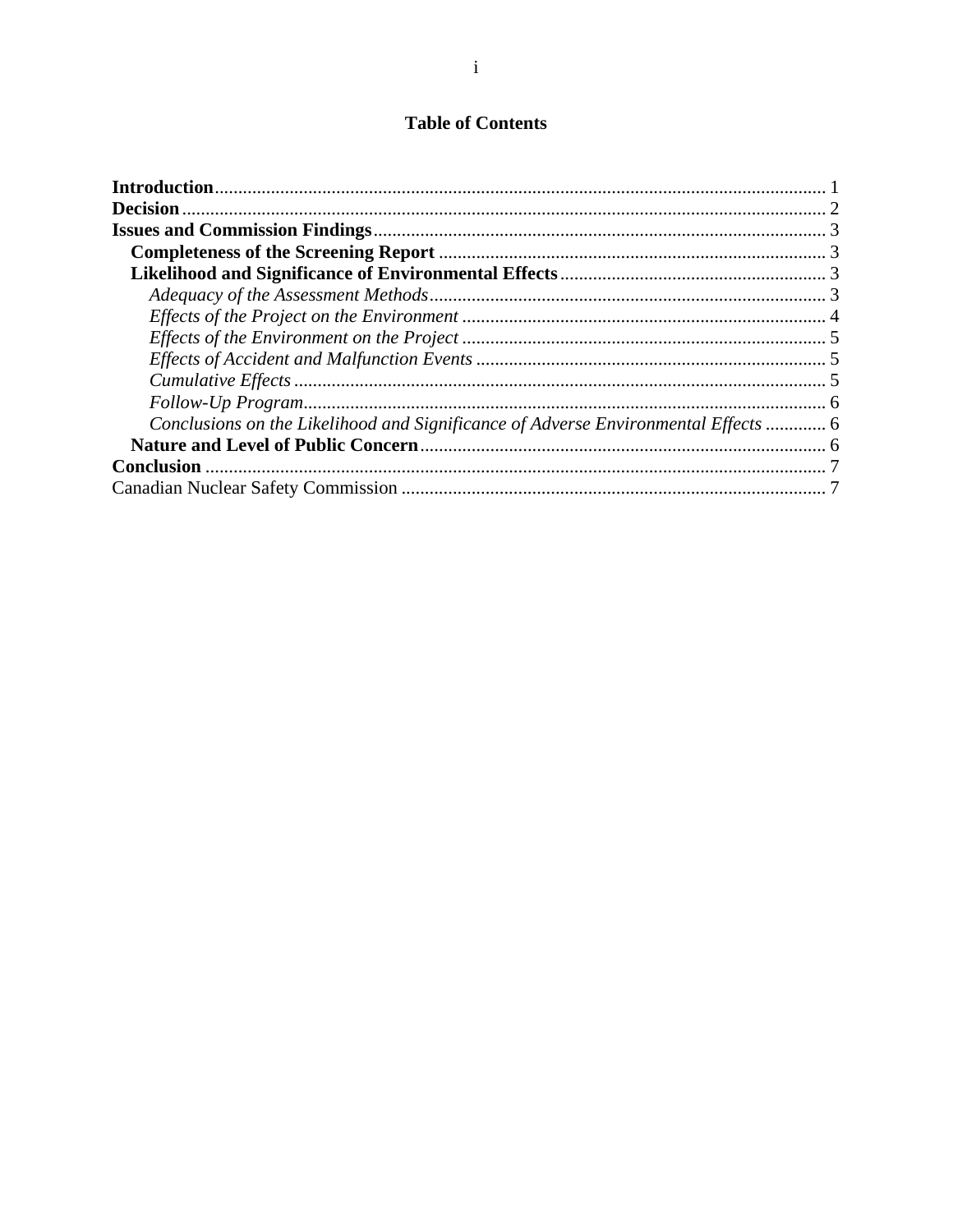#### **Introduction**

- 1. Denison Mines Inc. (Denison) has notified the Canadian Nuclear Safety Commission (CNSC) of its intention to install berms to stabilize and reinforce the existing beaver dams at the outlet of the Halfmoon Wetland, near Elliot Lake, Ontario.
- 2. The project, as described in Denison's project description, includes the following components:
	- construction of two berms consisting of north and south sections; and
	- use of the berms to contain the treatment sludge present in the marsh area and to raise the level of water in the marsh area.
- 3. The total duration of construction is expected to be approximately 30 days. The installation of the berms proposed by Denison would provide more stable containment for the treatment sludge located within the Wetland and, by virtue of a more reliable water cover, would attenuate gamma radiation fields.
- 4. The authorization of this activity requires an amendment to Denison's Decommissioning Licence, UMDL-MINEMILL-STANROCK.01/indf, pursuant to subsection 24(2) of the *Nuclear Safety and Control Act*<sup>2</sup> (NSCA).
- 5. Before the Commission can amend the licence, the Commission must, in accordance with the requirements of the *Canadian Environmental Assessment Act*<sup>3</sup> (CEAA), make a decision on an Environmental Assessment (EA) screening of the proposed project. The Commission is the sole responsible authority<sup>4</sup> (RA) for the EA. Health Canada, Fisheries and Oceans Canada, and Environment Canada identified themselves as federal authorities (FAs) for the purpose of providing expert assistance to CNSC staff during the EA.
- 6. The EA Guidelines were presented to the Commission for approval on December 11, 2009. The Commission issued a decision on December 11, 2009, approving the EA Guidelines<sup>5</sup>. The Commission indicated that an EA Screening would be considered in a closed session of the Commission. The Commission did not delegate the completion of technical studies for the screening of this project to Denison, pursuant to section 17 of the CEAA, because Denison provided a detailed project description that included a majority of the information required for CNSC staff to complete the EA Screening Report (Screening Report). Stakeholders, including the FAs, were provided an opportunity to review the draft Screening Report prior to its finalization and submission to the Commission for this hearing and decision.

 $\overline{a}$ 

<sup>&</sup>lt;sup>1</sup> The *Canadian Nuclear Safety Commission* is referred to as the "CNSC" when referring to the organization and its staff in general, and as the "Commission" when referring to the tribunal component.

<sup>2</sup> Statutes of Canada (S.C.) 1997, chapter (c.) 9

 $3$  S.C. 1992, c. 37.

<sup>&</sup>lt;sup>4</sup> Responsible Authority in relation to an EA is determined in accordance with subsection 11(1) of the CEAA.

Record of Proceedings on *Environmental Assessment Guidelines for the Proposed Installation of Berms at the Outlet of the Halfmoon Wetland near Elliot Lake, Ontario*, hearing date December 11, 2009.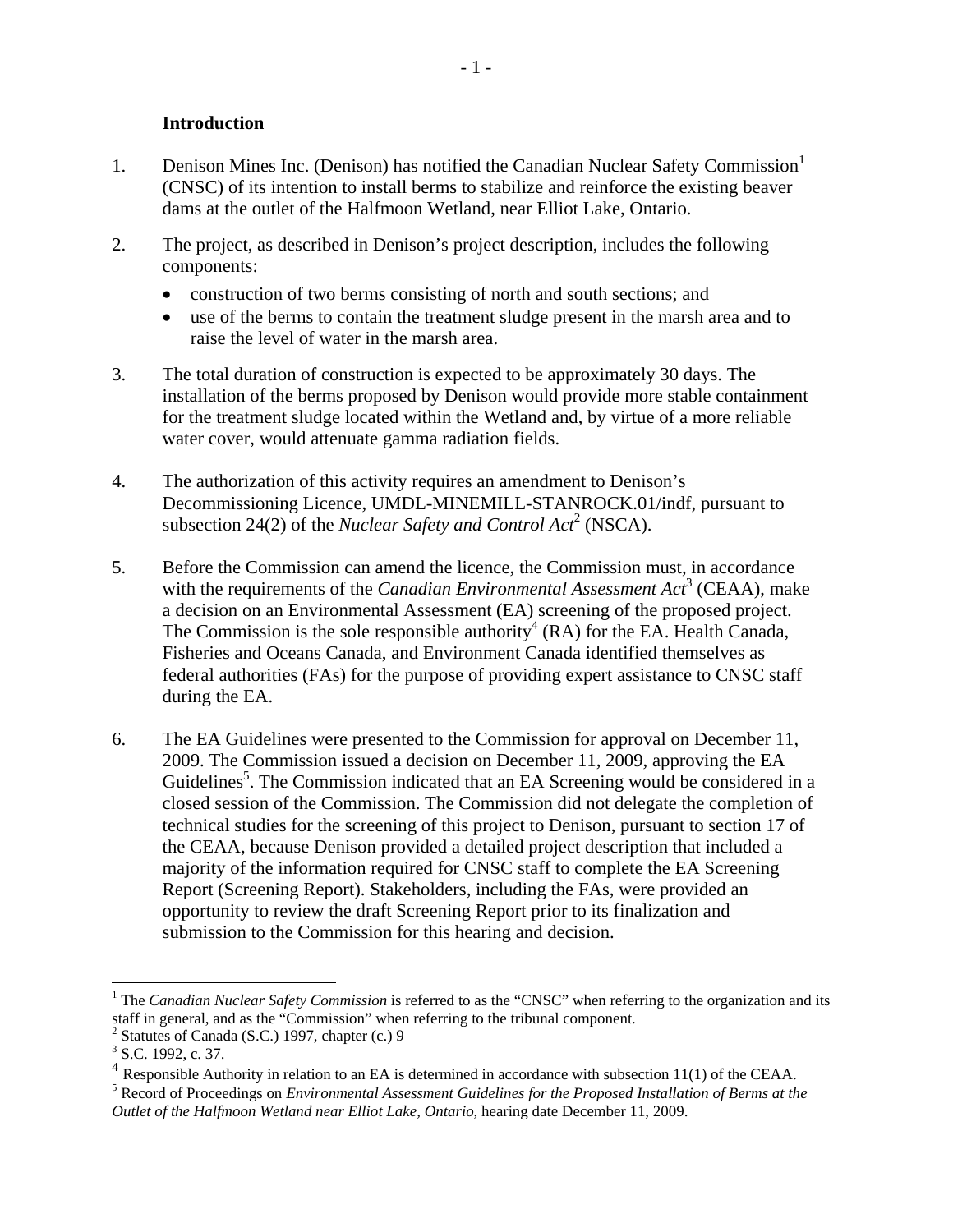7. This *Record of Proceedings* describes the Commission's consideration of the Screening Report and its reasons for decisions on the results. The Screening Report of Denison's proposed installation of berms at the outlet of the Halfmoon Wetland near Elliot Lake, Ontario, is attached as an appendix to CMD 10-H112.

Issue

- 8. In considering the Screening Report, the Commission was required to decide:
	- a) whether the Screening Report is complete; that is, whether all of the factors and instructions set out in the approved EA Guidelines and subsection 16(1) of the CEAA were adequately addressed;
	- b) whether the project, taking into account the mitigation measures identified in the Screening Report, is likely to cause significant adverse environmental effects;
	- c) whether the project must be referred to the federal Minister of the Environment for referral to a review panel or mediator, pursuant to paragraph  $20(1)(c)$  of the CEAA; and
	- d) whether the Commission can proceed with its consideration of an application for a licence amendment under the NSCA, consistent with paragraph 20(1)(a) of the CEAA.

#### **Hearing**

9. Pursuant to section 22 of the NSCA, the President of the Commission established a Panel of the Commission to review the application. The Commission, in making its decision, considered information presented for a hearing held on September 17, 2010 in Ottawa, Ontario. During the hearing, the Commission considered written submissions from CNSC staff (CMD 10-H112) and Denison (CMD 10-H112.1).

#### **Decision**

- 10. Based on its consideration of the matter, as described in more detail in this *Record of Proceedings,* the Commission decides that:
	- a) the Environmental Assessment Screening Report appended to CMD 10-H112 is complete; that is, the scope of the project and assessment were appropriately determined in accordance with section 15 and 16 of the *Canadian Environmental Assessment Act*, and all of the required assessment factors were addressed during the assessment;
	- b) the project, taking into account the mitigation measures identified in the Environmental Assessment Screening Report, is not likely to cause significant adverse environmental effects;
	- c) it will not refer the project to the federal Minister of the Environment for his referral to a federal Environment Assessment review panel or mediator;
	- d) it will proceed to consider the application for licence amendment under the provisions of the *Nuclear Safety and Control Act*, consistent with paragraph 20(1)(a) of the *Canadian Environmental Assessment Act*.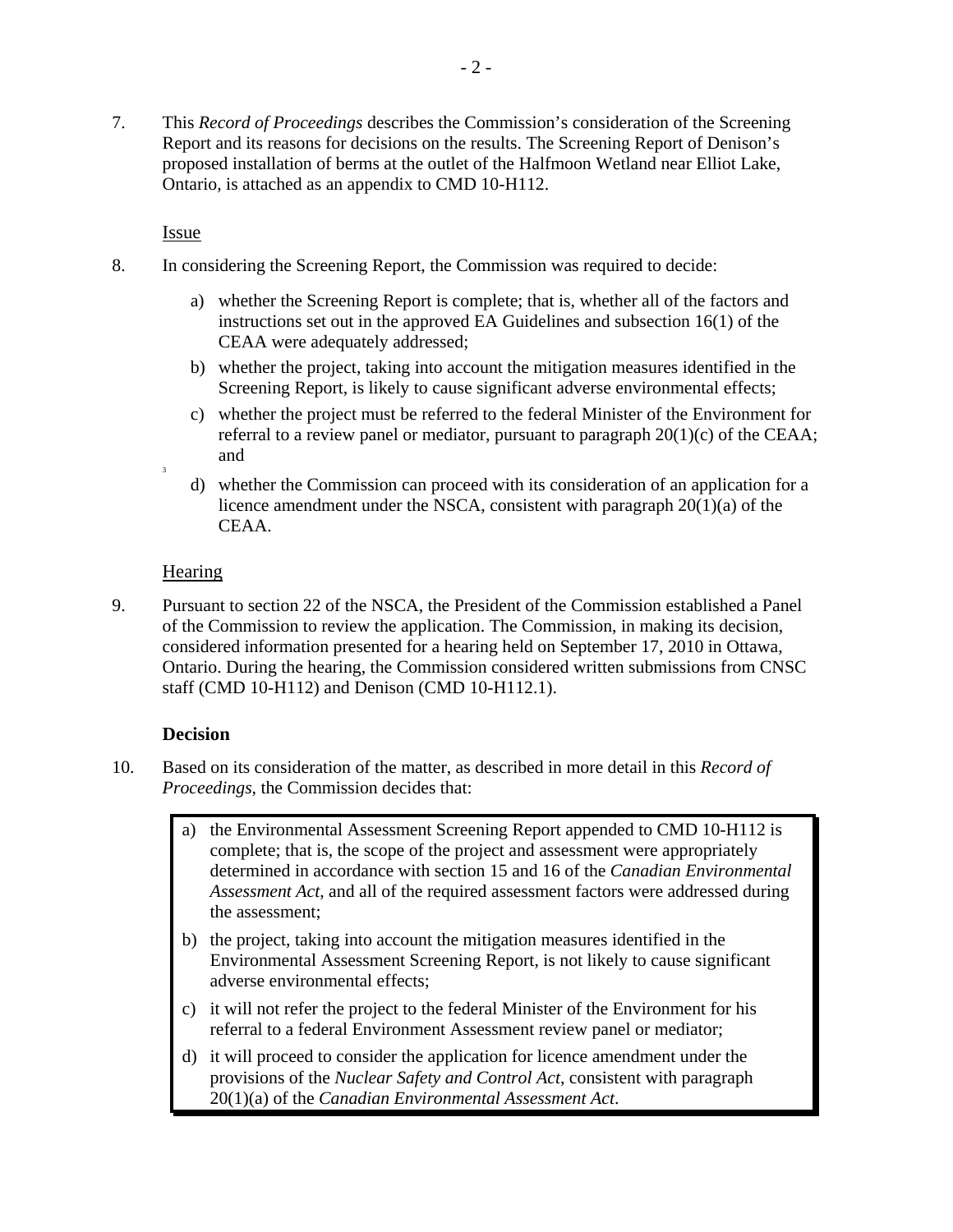#### **Issues and Commission Findings**

11. The findings of the Commission are based on the Commission's consideration of all the information and submission available for reference on the record for the hearing.

#### **Completeness of the Screening Report**

- 12. In its consideration of the completeness of the Screening Report, the Commission considered whether the assessment had adequately addressed an appropriately defined scope of project and assessment factors.
- 13. CNSC staff presented information regarding the completeness of the Screening Report and included the Screening Report as part of their submission to the Commission. CNSC staff stated that the Screening Report is complete and meets all requirements under subsection 16(1) of the CEAA.
- 14. Based on the Commission's review of the EA Guidelines and Screening Report, the Commission concludes that the scope of the project and the scope of the factors for the assessment are appropriate and that all of the required factors were addressed during the assessment.
- 15. The Commission also concludes that the Screening Report is complete and compliant with the requirements of the CEAA.

#### **Likelihood and Significance of Environmental Effects**

- 16. This section contains the Commission's findings with respect to whether the project is likely to cause significant adverse environmental effects, taking into account the identified mitigation measures.
- 17. The activities associated with the project include the following:
	- construction of two berms a north section and a south section; and
	- use of the berms to contain the treatment sludges present in the marsh area and to raise the level of water in the marsh area.

#### *Adequacy of the Assessment Methods*

18. The Screening Report contains information regarding the potential interactions between the project activities and existing environment during site preparation, construction, and operation and during relevant malfunctions and accidents. CNSC staff stated that the assessment of likely effects on the project was carried out in a stepwise manner as follows: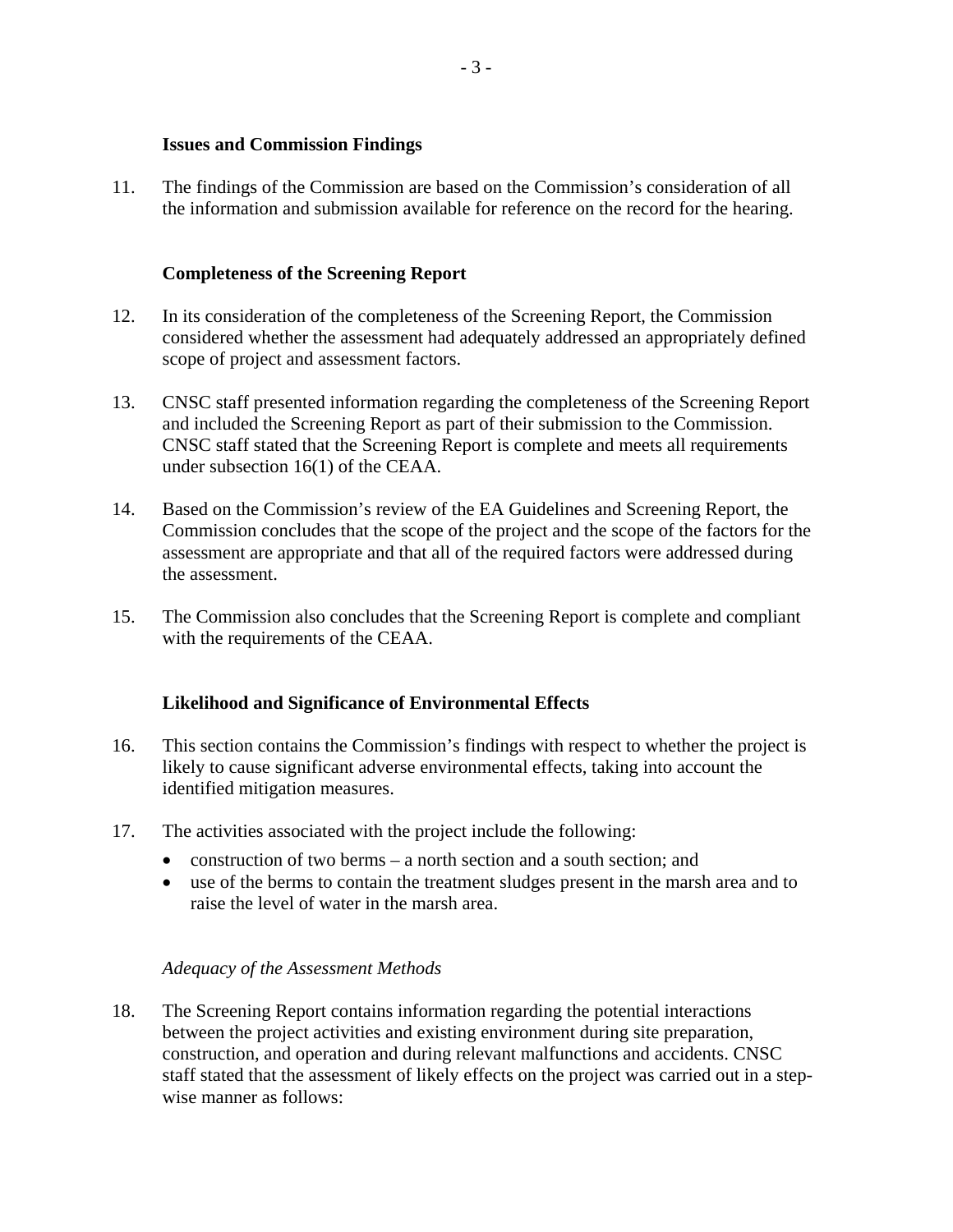- 1. identifying possible interactions between the proposed project and the environment;
- 2. identifying potential project-environment interactions that could result in adverse effects on the environment;
- 3. identifying ways to avoid or minimize adverse effects (mitigation measures);
- 4. identifying what adverse effects could remain following the application of mitigation measures (residual effects);
- 5. determining the significance of residual effects;
- 6. following up to verify the accuracy of predictions and effectiveness of mitigation measures (if required).
- 19. CNSC staff also provided information regarding the evaluation criteria used to assess the significance of residual effects. CNSC staff explained that, for each residual effect identified, the factors of magnitude, geographic extent, duration, frequency and reversibility were rated as low, medium or high, using specific criteria.
- 20. Based on its review of the Screening Report and the above information, the Commission concludes that the EA methods are acceptable and appropriate.

### *Effects of the Project on the Environment*

- 21. CNSC staff presented information regarding the effects of the project on the environment. CNSC staff described the project activities with the potential to impact several environmental components, including the atmospheric environment, the aquatic environment, the terrestrial environment, the socio-economic environment, and valued ecosystem components, including the watershed, the natural ecosystem, fish, wildlife and flora. CNSC staff identified several potential environmental effects, including those associated with lowered water level in the Halfmoon Wetland prior to construction, silt flowing in the aquatic environment, and radiation hazards. CNSC staff noted that, once complete, the project is expected to enhance the conditions for improved fish habitat in the Halfmoon Wetland and may result in the return of other wildlife to the area when the high water level is maintained at a more consistent level.
- 22. For each potential environmental impact, CNSC staff also presented mitigation measures to ensure that any environmental effects are minimized. Mitigation measures include a short work timeframe, silt control measures and construction during a low flow period. CNSC staff stated that, for each environmental component, no significant residual effects are expected.
- 23. Based on its review of the Screening Report and the above-noted information and considerations, the Commission concludes that the proposed project, taking into account the identified mitigation measures, is not likely to cause significant adverse environmental effects.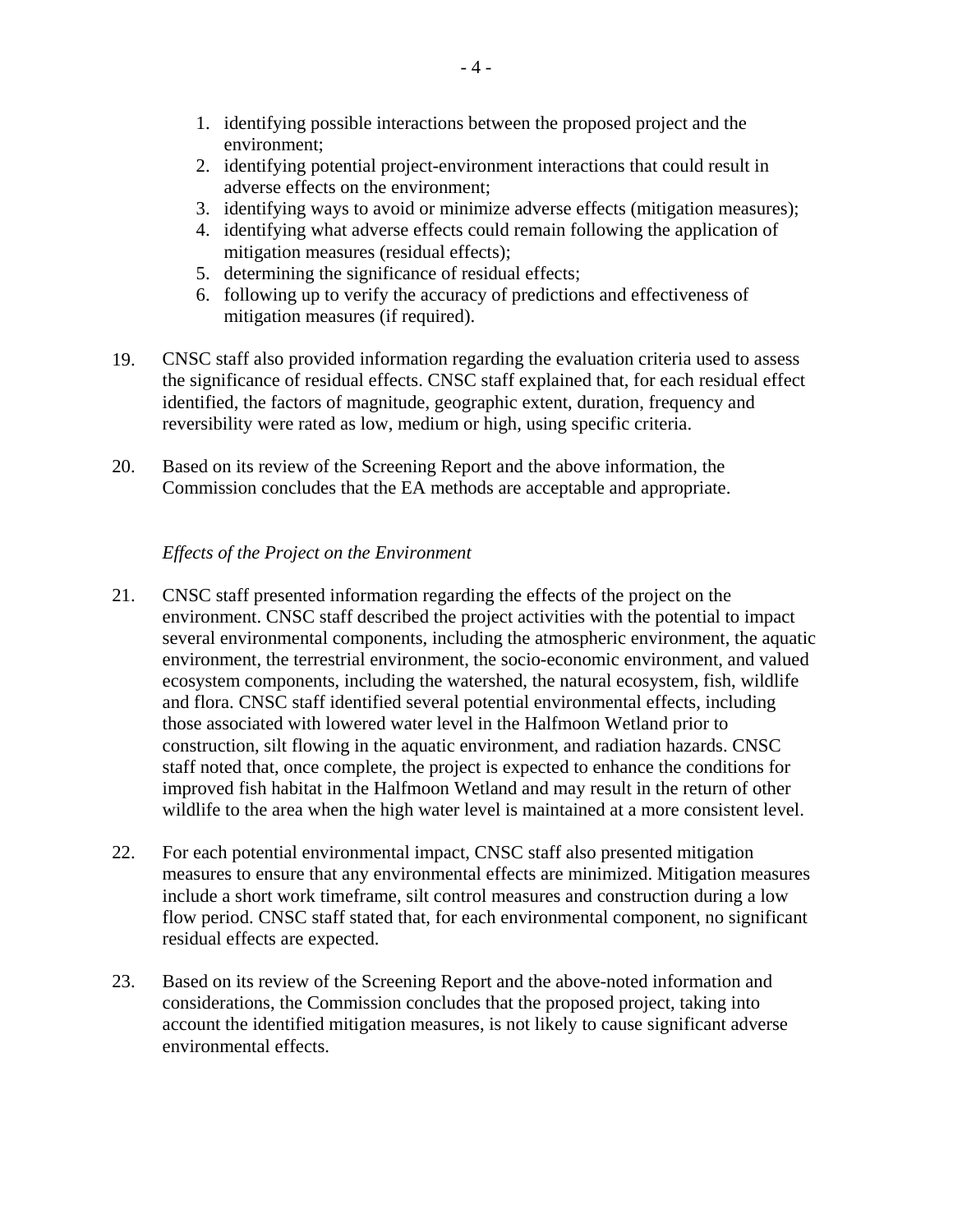#### *Effects of the Environment on the Project*

- 24. CNSC staff discussed naturally occurring events that have the potential to affect the project activities. CNSC staff provided information regarding extreme weather conditions (precipitation) and flooding. CNSC staff also discussed the mitigation measures that are in place in order to address the effects of the environment on the project, including the design of the project. CNSC staff explained that the proposed berm is designed to accommodate the probable maximum precipitation flood. CNSC staff noted that the berm configuration was chosen to minimize construction and to use the existing beaver dam as a cofferdam.
- 25. Based on its review of the Screening Report and the above-noted information, the Commission concludes that the environment is not likely to cause significant adverse effects on the project.

### *Effects of Accident and Malfunction Events*

- 26. CNSC staff presented information regarding the potential interactions between the project activities and the existing environment during malfunction and accident scenarios. CNSC staff discussed berm failure during construction and operation. CNSC staff noted that mitigation measures and contingency plans are in place to address this accident and reduce the impact on the environment. CNSC staff noted that construction would take place during dry periods.
- 27. Based on its review of the Screening Report and the above-noted information, the Commission concludes that accident and malfunction events are not likely to cause significant adverse effects on the environment.

#### *Cumulative Effects*

- 28. CNSC staff presented an assessment of cumulative environmental effects. CNSC staff explained that the effects of a proposed project must be considered together with the effects of other projects and activities that are being carried out, or will be carried out, and are expected to overlap with those of the proposed project (i.e. overlap in the same geographic area and at the same time). CNSC staff stated that, for the proposed project, there are no anticipated cumulative effects as the project is not expected to produce any effects.
- 29. Based on the information received, the Commission concludes that, taking into account the identified mitigation measures, significant adverse cumulative effects are not expected to occur as a result of the project.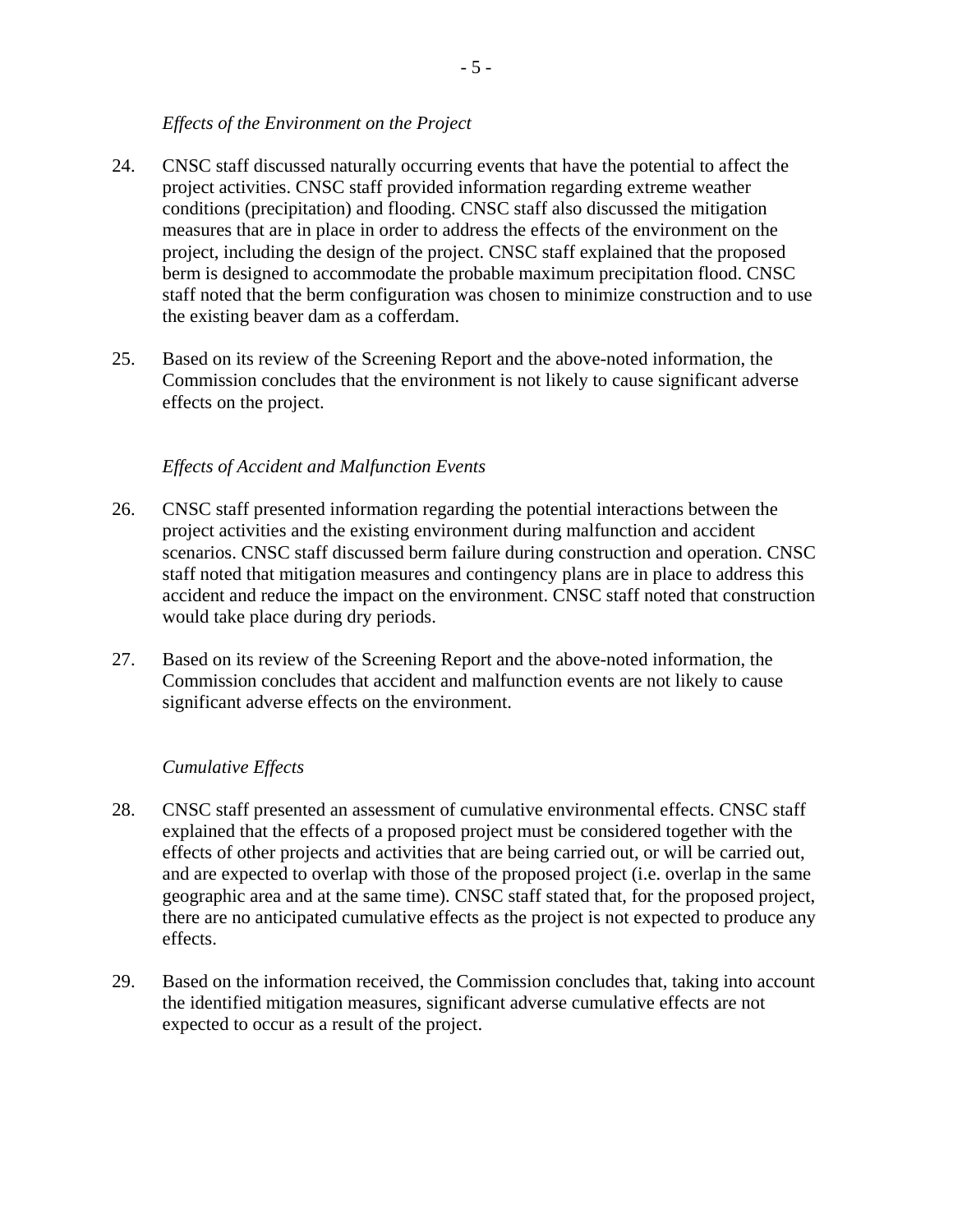#### *Follow-Up Program*

- 30. CNSC staff stated that a follow-up program was not considered appropriate for the project as the project will occur on a currently licensed facility and existing monitoring programs are in place.
- 31. Based on its review of the Screening Report and the above-noted information, the Commission is satisfied that existing monitoring programs are in place and will be adequate for verifying and, if necessary, identifying where additional mitigation measures may be required during the project implementation.

### *Conclusions on the Likelihood and Significance of Adverse Environmental Effects*

- 32. Based on the considerations and reasons noted above, the Commission concludes that the proposed project is not likely to cause significant adverse environmental effects, taking into account the identified mitigation measures.
- 33. The Commission is satisfied that the likelihood and significance of the effects have been identified with reasonable certainty.

#### **Nature and Level of Public Concern**

- 34. With respect to public concern as a factor in its consideration of whether to refer the project to the federal Minister of the Environment for a review panel or mediator, the Commission examined whether the public had sufficient opportunity to become informed about the project and the Environmental Assessment, and express their views on it. The Commission examined the nature and level of concern expressed by the public.
- 35. CNSC staff stated that EA documents, including the draft Screening Report, were made accessible to the public via notices on the Canadian Environmental Assessment Agency's public registry and on the CNSC Web site. CNSC staff stated that no comments were received.
- 36. CNSC staff provided information regarding the Aboriginal Consultation activities undertaken with respect to the project. CNSC staff explained that the Halfmoon Wetland is located in the geographic area covered by the Robinson Huron Treaty of 1850. CNSC staff sent notification letters to the Aboriginal groups that are signatories to the Robinson Huron Treaty and the only group that expressed interest in the project was the Serpent River First Nation (SRFN). CNSC staff stated that they attended a Mining Impacts Protection Symposium held in Serpent River on November 5, 2009, and discussed CNSC processes and provided information. CNSC staff stated that they also met with the SRFN on February 22, 2010, to determine if there were any issues or potential impacts to rights.